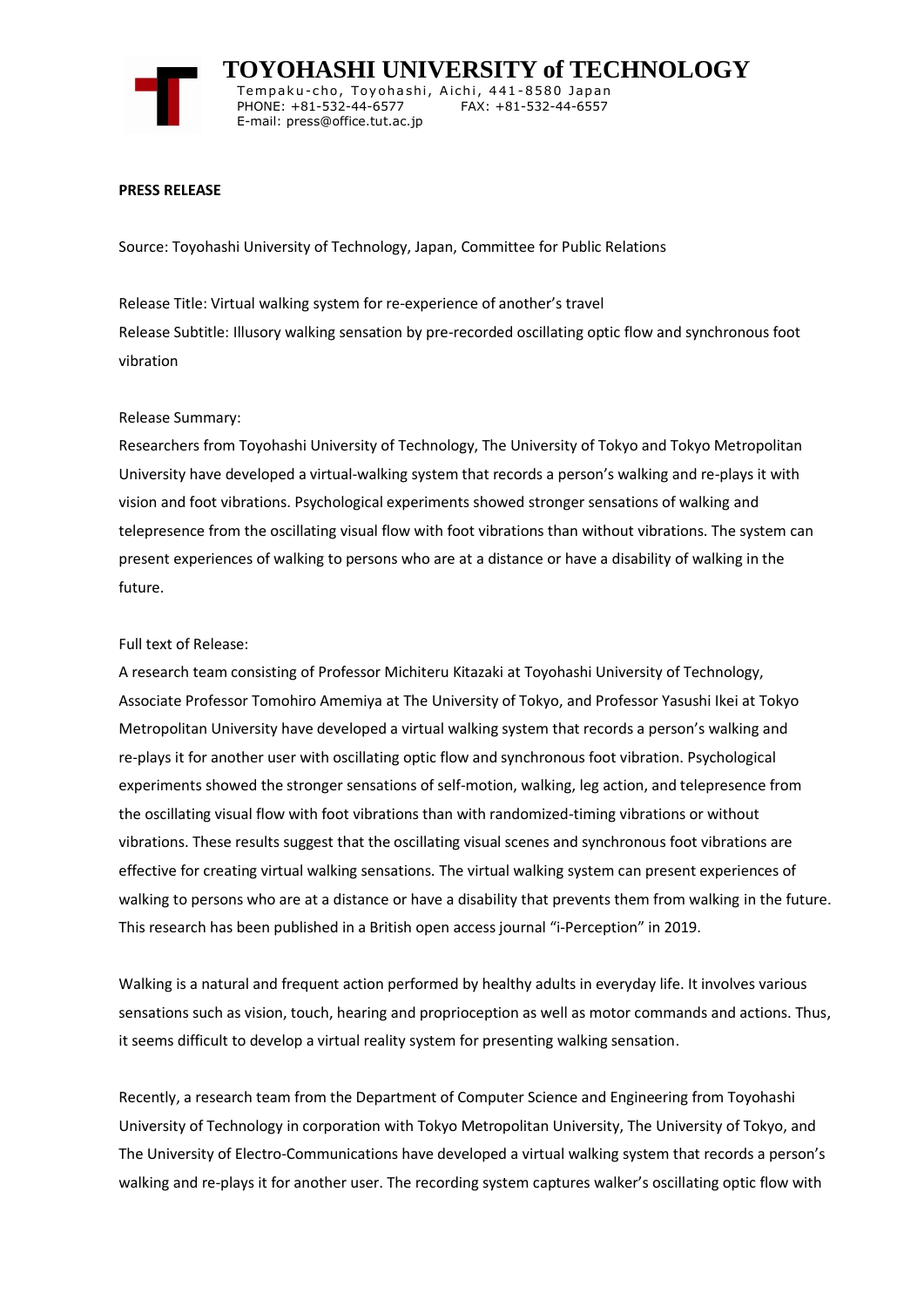

 **TOYOHASHI UNIVERSITY of TECHNOLOGY** Tempaku-cho, Toyohashi, Aichi, 441-8580 Japan<br>PHONE: +81-532-44-6577 FAX: +81-532-44-6557 PHONE: +81-532-44-6577 E-mail: press@office.tut.ac.jp

a pair of stereo cameras and timings of feet's striking the ground with 4 microphones embedded in the shoes. The presenting system is comprised of a head-mounted display (HMD) and 4 vibrators attached to the heels and the forefeet.

Psychological experiments were performed to test the virtual walking system. The captured first-person-view scenes with image oscillations caused by the walker's head motion and the foot vibrations at synchronized timings significantly induced sensations of self-motion, walking, leg action, and telepresence. The synchronous presentation of visual oscillations and foot vibrations was critical for enhancing the virtual walking experience. These results suggest that the tactile stimulation on the feet for footsteps is effective for enhancing virtual walking sensations.

Professor Michiteru Kitazaki, a perceptual psychologist at Toyohashi University of Technology said, "We would like to further develop the virtual reality system that could enable people to walk on strange places such as the moon or the ocean floor, and improve the quality of life of people who have walking disabilities. This research is the first step for it. Thus, we aim to create a virtual sensation of walking using limited modalities, such as vision and tactile sensations."

Associate Professor Tomohiro Amemiya, a young virtual reality researcher whose research specializes in haptics at The University of Tokyo explained, "Tactile sensation on foot-sole can induce pseudo-walking sensation. The present research showed its psychological evidence. In addition, we have found that a similar rhythmic pattern consisting of walking vibrations applied to the soles of the feet facilitated tactile processing when looming sounds were located near the body in another our paper in "Psychological Science". The findings suggest that an extension of the peripersonal space representation can be triggered by stimulating the soles in the absence of body action, which may automatically drive a motor program for walking, leading to a change in spatial cognition around the body."

Professor Yasushi Ikei, a virtual reality expert researcher at Tokyo Metropolitan University said, "In line of these studies, we are developing a full-scale super-presence virtual re-experience system. For example, FiveStar VR (which won the best VR/AR technology award at ACM SIGGRAPH Asia 2018) presents vision, vestibular sense, smells, air flow, sounds, and touch to re-experience other's experience [\(https://youtu.be/mOS5JJBSZ3c\)](https://youtu.be/mOS5JJBSZ3c). The re-experience system expands our experiences and contributes to skill transfer and QOL of all persons".

The virtual waling system could expand our experience in the world and improve QOL of persons that have disabilities in walking in the future.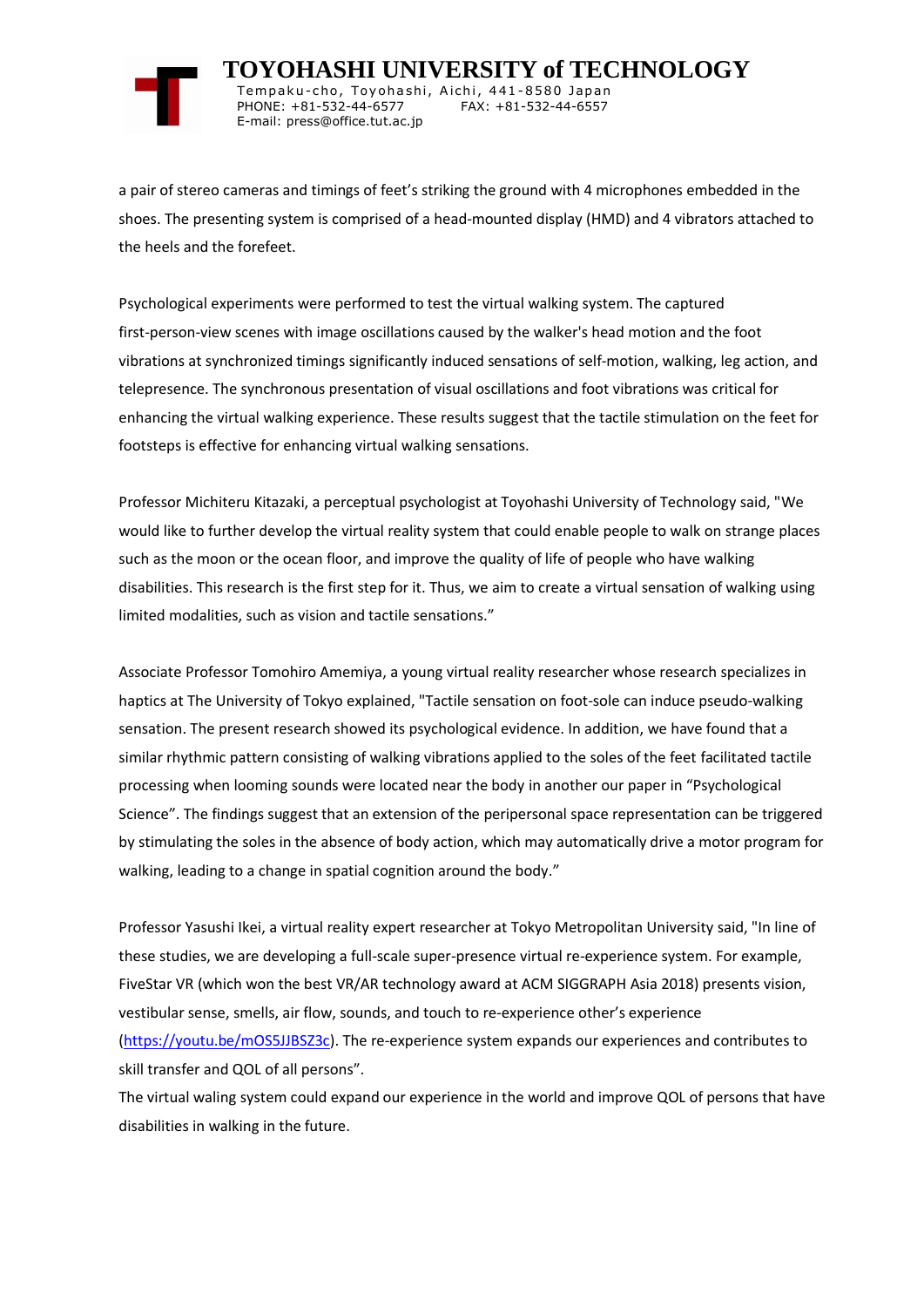

 **TOYOHASHI UNIVERSITY of TECHNOLOGY** Tempaku-cho, Toyohashi, Aichi, 441-8580 Japan<br>PHONE: +81-532-44-6577 FAX: +81-532-44-6557 PHONE: +81-532-44-6577 E-mail: press@office.tut.ac.jp

Reference:

Kitazaki M., Hamada, T., Yoshiho, K., Kondo, R., Amemiya, T., Hirota, K., and Ikei, Y. (2019). Virtual walking sensation by pre-recorded oscillating optic flow and synchronous foot vibration. *I-Perception*

Amemiya, T., Ikei, Y., & Kitazaki, M. (2019). Remapping Peripersonal Space by Using Foot-Sole Vibrations Without Any Body Movement. *Psychological Science*, 10.1177/0956797619869337.

Shimizu, K., Sueta, G., Yamaoka, K., Sawamura, K., Suzuki, Y., Yoshida, K., Yem, V., Ikei, Y., Amemiya, T., Sato, M., Hirota, K., and Kitazaki, M. (2018). FiveStar VR: Shareable Travel Experience Through Multisensory Stimulation to the Whole Body. *ACM SIGGRAPH Asia 2018, Virtual and Augmented Reality*

Funding: This research was supported by the SCOPE program (141203019), Grant-in-Aid for Scientific Research (A) (18H04118), and Grant-in-Aid for Challenging Exploratory Research (16K12477) by MEXT Japan.

Further information Toyohashi University of Technology 1-1 Hibarigaoka, Tempaku, Toyohashi, Aichi Prefecture, 441-8580, JAPAN Inquiries: Committee for Public Relations E-mail: press@office.tut.ac.jp

Toyohashi University of Technology founded in 1976 as a National University of Japan is a research institute in the fields of mechanical engineering, advanced electronics, information sciences, life sciences, and architecture.

Website: https://www.tut.ac.jp/english/